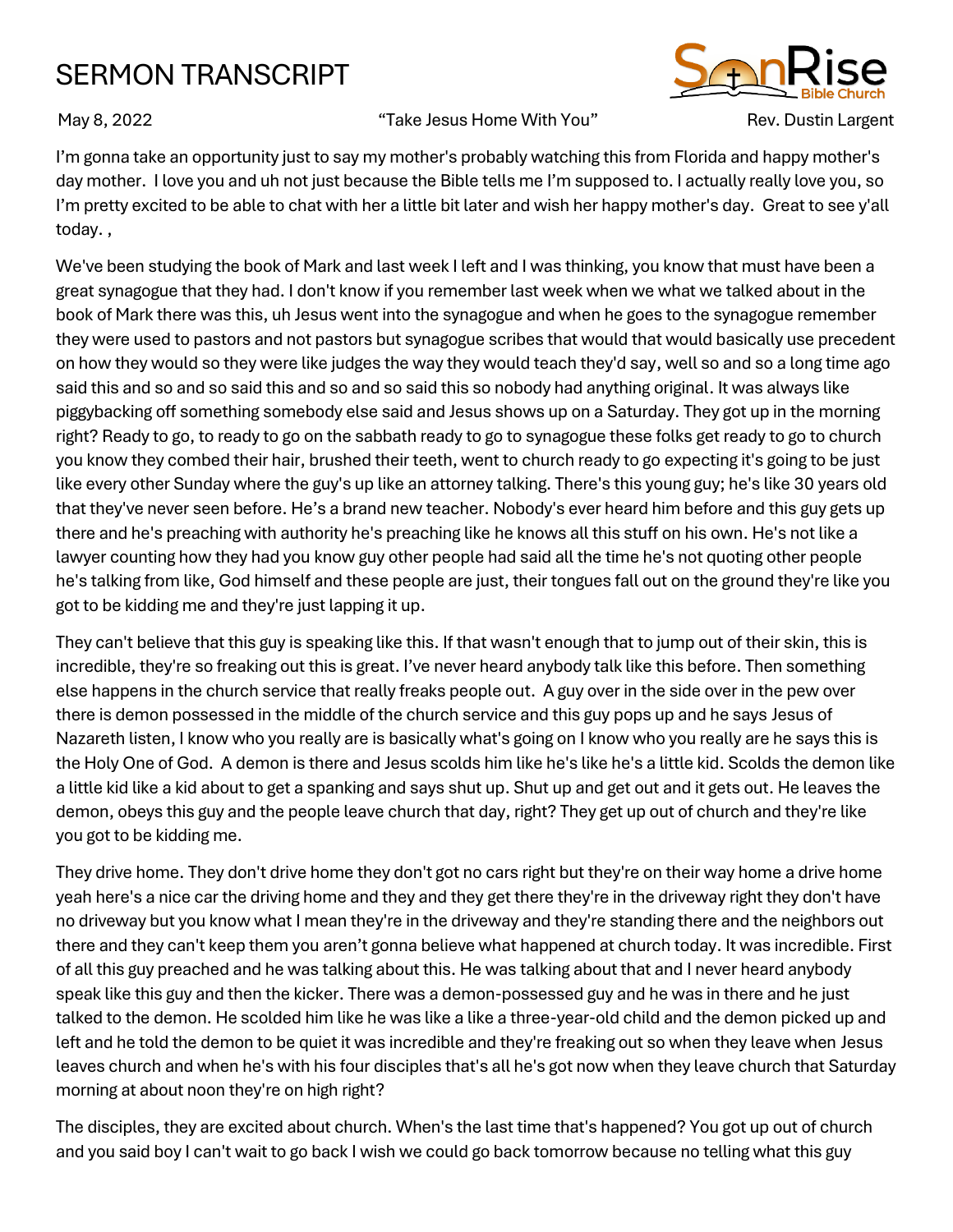would do tomorrow. No telling. I'll go every day if I'm going to get to see this and see all kinds of miraculous things happening! They're excited, they're so pumped up and what do you do after church? It's biblical it's right here after church what are you supposed to do you're supposed to go eat lunch you're supposed to go eat lunch. Now some people go out to eat a lunch. Some people just they invite somebody from the church over to their house and they have a meal. Well the closest house to here, right the closest by the synagogue is Peter's house.

Actually, I think I got a map. Throw the map up here and I'll show you okay so that space age thing there on the top, that's not Peter's house. Okay that's actually the church that's built on top of Peter's house Peter had a nice house. That's the foundation. All those ruins there, that's the foundation they've built a church on top of that and he's got like uh a beautiful view of the sea of Galilee and we'll give you a little distance, throw the other one up there Coop Dog. The synagogue that we're at is right there. Synagogue ruins and there's Peter's house right there, so it's less than a football field away from church to get to Peter's house and then look they're right on the sea of Galilee, I kind of like the real estate he's got. It's a good investment. I think he's done pretty good on how he's doing that but people are talking man. People are talking after that and they pick up and they're all going. They don't know what's going on after church. They know what's been going on at the house.

Likely, he doesn't know what's happening at Peter's house Peter doesn't know what's going on there. He's Simon at the time. That's his name and they're going to go home they're going to go have a meal and normally who cooks the meal at home? Who cooks the meal at home? Mom right? Mom cooks the meal and in this case it's going to be the oldest woman in the house and it's considered in that time an honor.

It's an honor right? it's an honor for them to be able to do this and so let's open up to Mark and see what happens from here and we're gonna open up to Mark chapter 1 verse 29. Let's pop in, it says as soon as they left the synagogue. See they picked up they left the synagogue and man they're pumped right? They're ready to go! They're excited they can't believe this and they're talking to Jesus, I can't believe you did that how did you do that? Jesus, how did you do that? how did you know all that stuff? how did you? All these questions and they're going back and forth hey can you tell me . . .

As soon as they left the synagogue they went with James and John to the home of Simon and Andrew so we found out Andrew Simon's brother lives with him. Simon's mother-in-law was in bed with a fever and they immediately told Jesus about her.

Now having a fever back then was pretty serious and this wasn't like a normal fever if you read this in the original language this is like a very high fever it's uh, people in Galilee still get this fever and it's really, it can be really be serious especially because they don't have Tylenol. They didn't have Tylenol right they didn't have things to bring the fever down. They just have to throw you in a bucket of cold water or something. They're trying to cool you down. put something on you. but it could be really serious. people died from fever like this and I don't think that Peter knew that his mother-in-law was sick if I have somebody at my house okay I'll just tell you this if somebody at my house is sick and I invite people over after church to the house my wife wants to beat me with a stick for inviting somebody over to the house. When Cooper's sick or when she's sick she doesn't want to deal with that. I don't think Peter probably knew that she was sick, but they get there and immediately find out that the mother-in-law is sick she's the one who would normally be preparing this meal she would want to prepare this meal this is kind of an honor for her after a Sunday. She would have that right to do that and now she can't and she's sick and so let's keep going and see what happens here it says. . .

So he went to her took her hand and helped her up. The fever left her and she began to wait on them. Let's go back. It says she was in bed with a fever. They immediately told Jesus about it.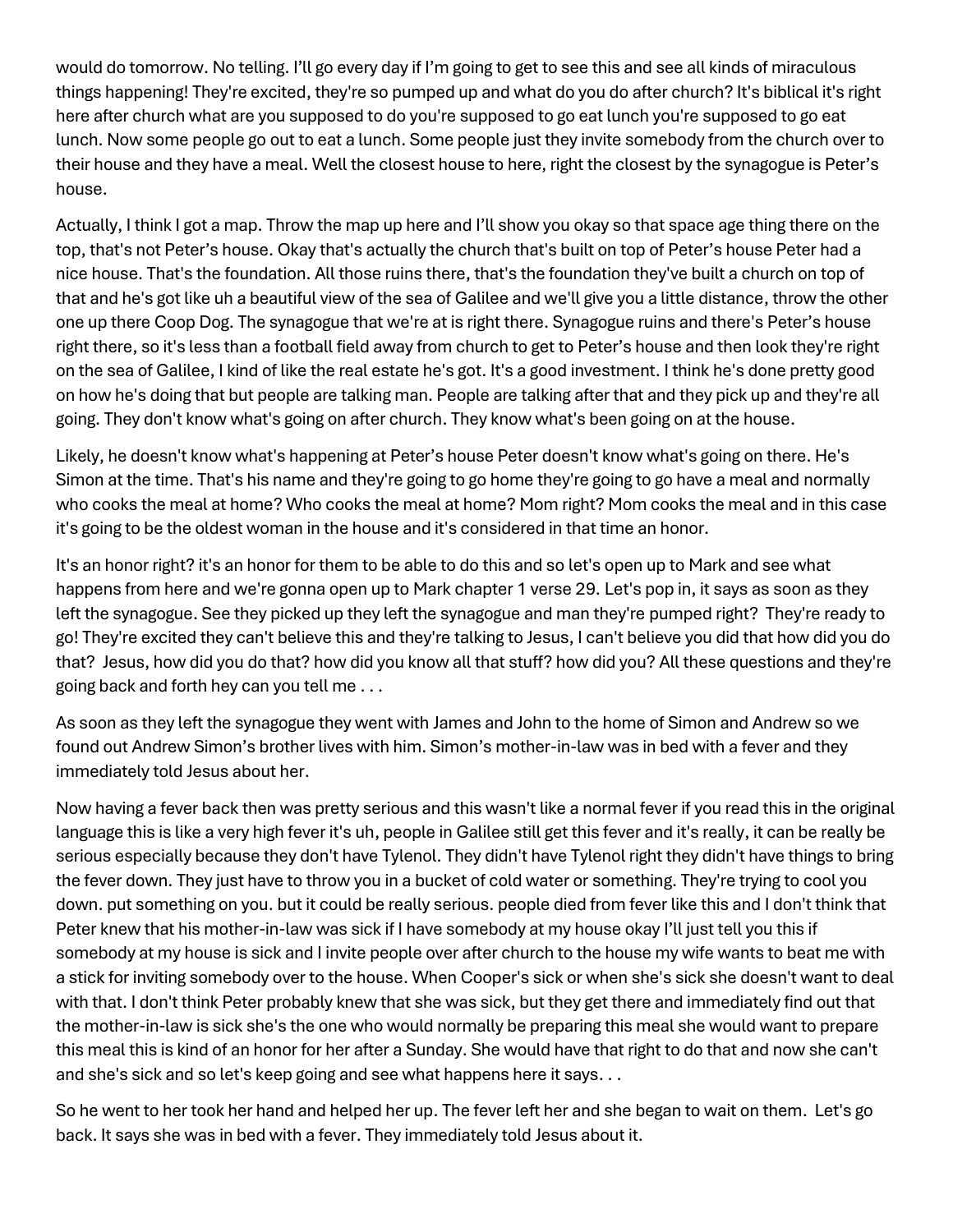So there's something wrong in the house there's something going on in the house something wrong some problem. It's a problem that they can't fix and what they do is they immediately tell Jesus about it. I think that's important. I think that's really important. Today we call that intercession. We have something going on in our life something's a struggle. Something that that we're nervous about. Something we're not happy about. Something that's a struggle for us and what the disciples do is they say I know somebody who could fix this. We just saw his power we just saw the authority that he had with the demon we saw the authority he had over the word and now this fever has authority over my mother-in-law.

But I know that God has authority over the fever. This whole thing's about authority. It's authority on speaking. Who has authority? Who's in charge? Who is really in charge here and what it's saying here is we know that Jesus is in charge. We know that he has the authority over this fever this fever has come over my mother-in-law and says I'm in charge of you and I'm going to rule you and he said no, Jesus and so they intercede and they come to Jesus with their problems say hey Jesus we're not telling you what to do we just want you to know it just says we want you to know she's sick we want you to know she's got a fever when we pray we don't necessarily have to tell God what to do okay?

You get cancer. You get diagnosed with cancer. God I have cancer. This is what I'd like to happen. This is the outcome that seems the most favorable to me, but God you have authority, I'm telling you the problem. Telling you the problem. That's what he does. They don't ask him to heal her, they don't do any of that. Just here's the problem and they bring it out.

It's interesting to me I think that Simon has a mother-in-law. Simon's got a mother you know because a lot of people would say well Simon didn't have a wife. Most of the disciples had wives right? I've got some scripture for it to show that if you've got your bible 1st Corinthians chapter nine verse five, this is Paul talking and he says don't we have the right to have a believing wife along with us as do the other disciples and the Lord's brothers and Cephas talking about Peter. It seems to indicate to me that Peter's wife is still alive. He's married, has a wife. It goes on it says in first timothy 4 1 it says the spirit clearly says that in times later times some will abandon the faith and follow deceiving spirits and things taught by demons such teachings come through hypocritical liars who, whose conscience has been seared as with a hot iron they forbid people to marry and order them to abstain from certain foods which God created to receive uh to be received with thanksgiving by those who believe and who know the truth what's to say.

And it's saying he's saying, listen you should be able to marry. Why? Because marriage is good, there shouldn't be people going out and saying oh certain people can't get married and I'm not trying to pick on anybody but you know the first pope was supposed to be Peter. Peter's the first pope and yet the pope is supposed to be celibate. Explain that to me. Why is that? Why is it that the pope is supposed to be celibate when it clearly says here you shouldn't be restricting people from being able to be married and that Peter himself had a wife. Peter had a wife.

So let's keep going, we'll keep going I don't want to get into too much trouble because people start throwing things at me. verse 31. It happens it happens right it happens all the time no not all the time.

Verse 31, it says so he went to her took her hand and helped her up that is beautiful he took her hand and helped her up. You know Jesus never when he cast out a demon he never goes up to somebody that's demonpossessed and look for this go in your bible and look for this you'll never find him go to a demon-possessed person and touch them Mark and Matthew and Luke they always treat demon possession different than they deal with healing.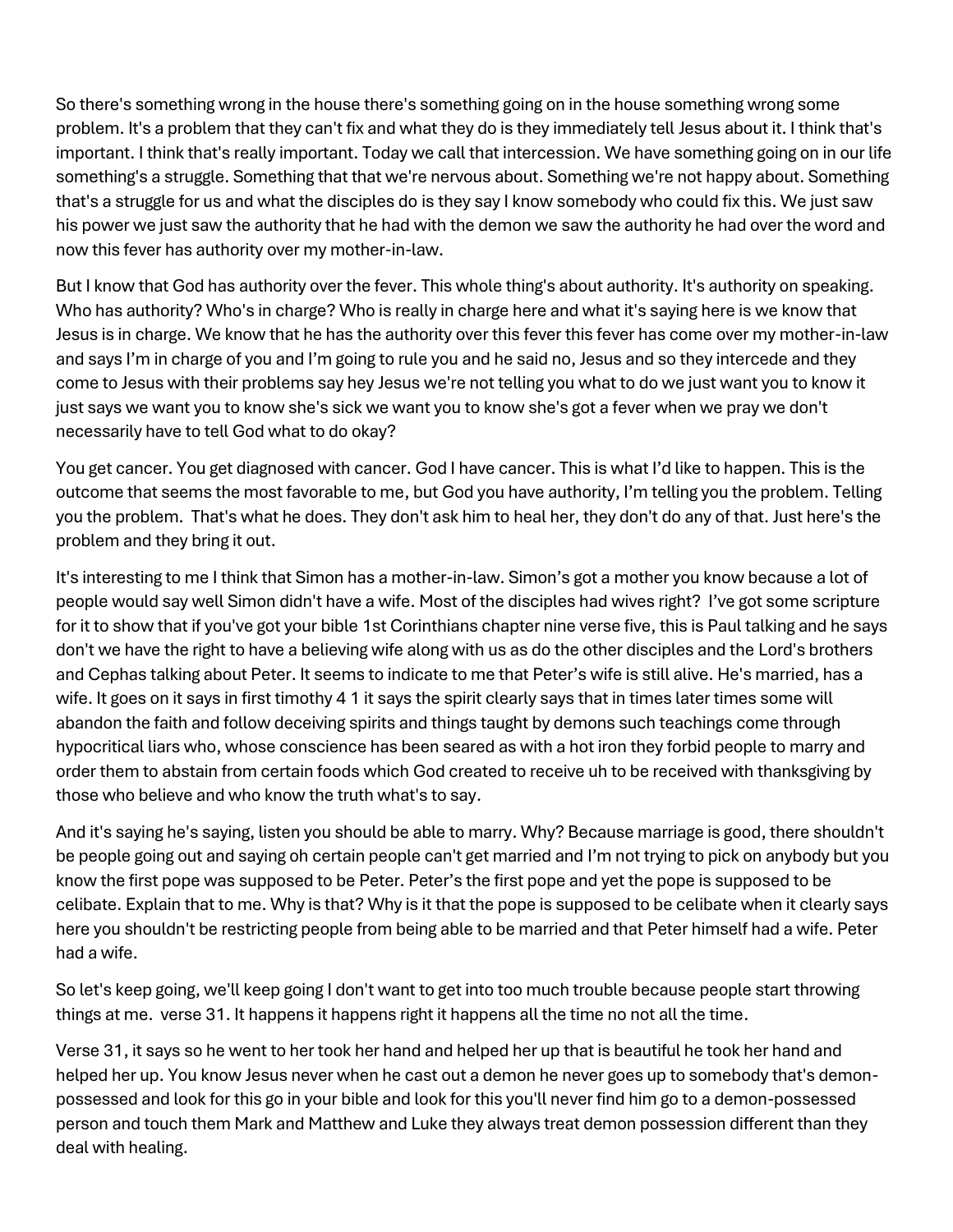Jesus does a lot of touching when he heals people when he's talking to a demon it's not something that's loving he's talking to the demon he's not loving he's just you know get out you're disrupting my ability to love people. Okay? So it's interesting to me how Jesus does this, he sits he comes up to people and he touches them.

He touches . We live in a kind of a litigious society now so people aren't supposed to touch anybody like oh don't touch me right, if you touch me then then I'm gonna sue you for touching me. It's like well, you know all right, Well I guess you have to sue me because Jesus touched people, not inappropriately, he comes up he touches because touch is important you know.

Jesus didn't have to come to earth to talk to us, but he did have to come to earth to get so close to you because he loves you so much he wants to get so close to you that he can touch you. That's why he came. That's why he's so close. He's so close because he wants to touch us. He wants to be close to us and he comes down and this is how he shows love when he comes down and he just picks her up he grabs her by the hand. I love that the hand of God touching the hand of a sinful woman. We're all sinners right. The hand of God, the holy hand of God that created the world you've got a lady that's sick she's unclean because she's sick right and the hand of God is so unafraid of that unafraid of defilement that he comes down, the very hand of God touches. Can you imagine being touched by God in that way. Wow! That's pretty cool that's pretty cool.

We'll keep going, it says that evening after sunset the people brought to Jesus all the sick and demon possessed. Okay what just happened? What just happened? Why after sunset? Why? Sabbath day, the sabbath day Saturday. When does the sabbath start anybody know when the sabbath starts sabbath starts? On Friday when the sun goes down. Okay the sabbath ends the next day on Saturday when the sun goes down. Sunset to sunset, so synagogue happened in the morning probably around eight or nine in the morning right and it went until about noon and there was all kinds of commotion and people are jazzed and they're excited and they can't wait they're here and people are in their driveway and they're talking about what Jesus did. People are out and back and they're climbing over the fence and they're like hey you aren't gonna believe what happened today right because they can't go anywhere because it's the sabbath day. They can't walk very far they can't walk more than a half a mile because the rules have said you can't go any further than that.

Let me see if I even have the verse in exodus chapter 16 verse 29 it says bear in mind that the Lord has given you the sabbath. That is why on the on the sixth day he gives you bread for two days. This is when they were in the in the wilderness. Everyone is to stay where they are on the seventh day. No one is to go out and so the Jews have taken that and said well you can't leave your house you have to stay there you can't go any more a half a mile would be the most and so they find loopholes for this right? If you're going to be religious you find loopholes to get around your religious rules so one of the things they would do, I'll just kind of extra I'll give you this for free. What they would do is they would they would take a lunch, like a meal on Friday during the day okay and they would walk it a half a mile away from their house and then they would put it there and then they'd go back home and then the sabbath would come and they would walk a half mile, which was legally acceptable, but then they would grab the lunch. Now they've created a new abode a new home and now they can walk another half mile because they're only walking away from a half mile from this house. You do really dumb stuff when you're trying to get around the rules right?

This is how they would do this kind of stuff, but you've got all these people they're in their houses and they're just clamoring they want to see Jesus they want to go to him, They've got people that are sick in their houses, they've got people that they know they're demon-possessed they've got all kinds of needs and they're bursting at the seams and they can't go to Jesus because of religion!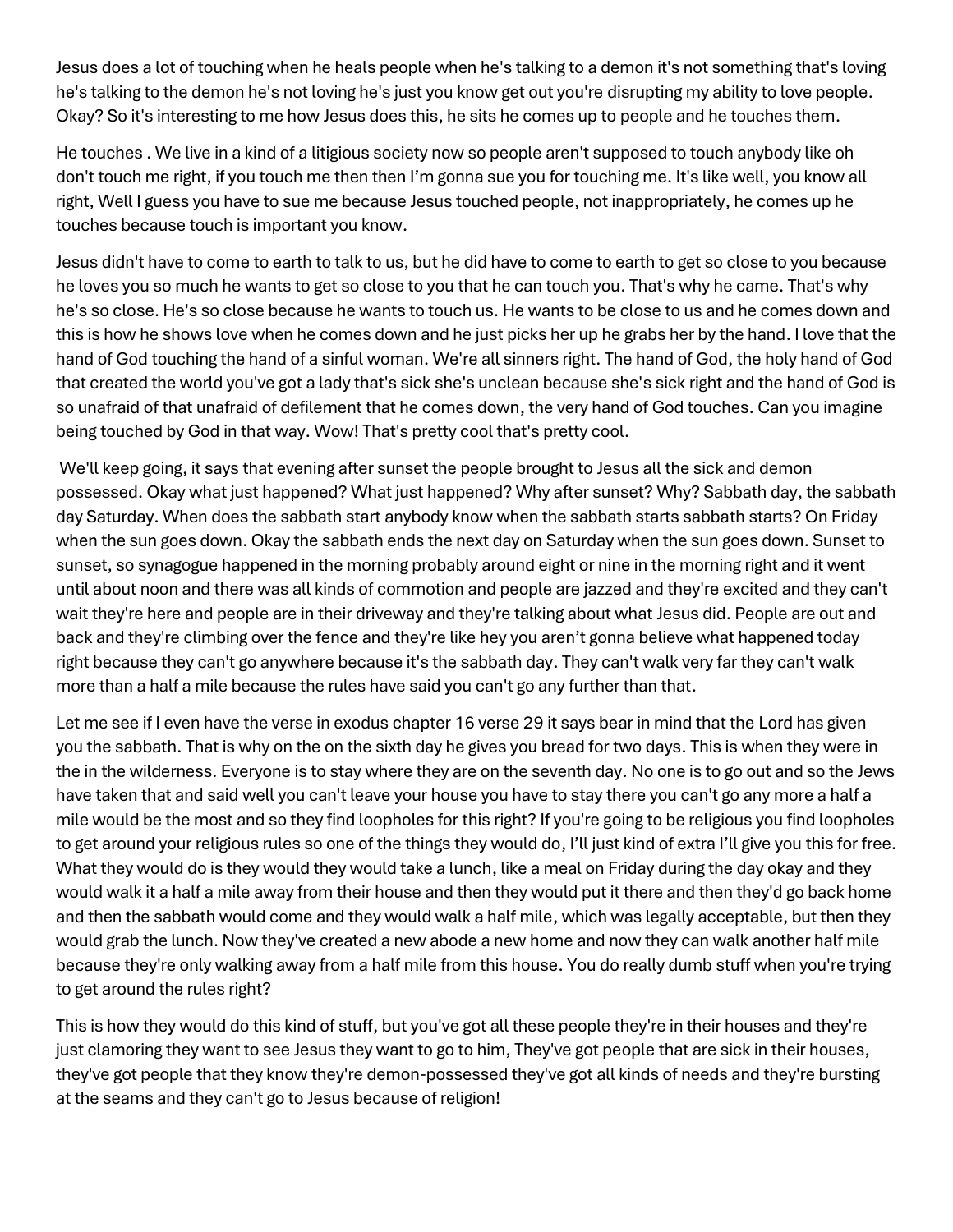They can't find Jesus because religion is restricting them from going to Jesus! You know how many people I've met who don't know Jesus because they're religious. You know how many people I've met who don't know Jesus because it's all about obeying rules, I'm in control, I'm going to obey these rules, I'm going to do these things, and because I'm in control it's going to happen.

Religion keeps people from knowing and loving Jesus and here is case in point. People can't leave their house and go to Jesus because they can't leave because of the sabbath rules and the sabbath was made for people the sabbath was made for Jesus. This is ridiculous and so they're just clamoring they're just clamoring they're just like they can't wait and they're watching the sun go down. It's like a clock right, it's like the ticker's going down and it's like five, four, thre,e and you see the sun going down. Everybody's like up against the starting line they're waiting by the door they're like I'm going to get to Jesus first. As soon as the sun goes down it's the most ridiculous thing ever like who's going to get there first and the sun goes you have to wait for three stars to show up. Three stars all right the sun's down. Oh crud. It's cloudy.

Right? Youu don't know what's going on it's like a nightmare but it goes on and here's what it says that evening after sunset people brought to Jesus all the sick and demon possessed, now this hyperbole, it's not like every person went to town says the whole town gathered at the door but they're just gathered everybody's like at Peter's house. Why is everybody at Peter's house people are coming to Peter's house to hear the good news to hear about Jesus why? Because Peter did something that you and I oftentimes don't do. He left church and brought Jesus with him.

He brought Jesus with him home. Sometimes what we do, we come here and we have Jesus here and then we pick up we hop in the car and we leave Jesus at church because we want to do what we want out there, we want to do what we want Monday through Saturday. Not Peter. Peter invites him home, his home base of ministry, your home base of ministry is home that's your home base. This isn't home base of ministry for me this isn't home base of ministry for you for anybody in this church. Home base for ministry is all of us are to take Jesus after church pick up go home take Jesus with you take him with you.

The whole town gathered at the door, verse 34 and Jesus healed many who had various diseases he also drove out many demons but he would not let the demons speak because they knew who he was now that's kind of an interesting thing there's been a lot of scholars that have talked a lot about that I'm not going to get into it a lot but there's what's called the messianic secret. There was a scholar quite a bit ago kind of a liberal scholar who had basically said that that Jesus would this was an excuse basically to say that Jesus wasn't the messiah because Jesus was keeping it a secret. It's kind of baloney. Don't listen to that kind of stuff. Jesus is just what he's doing here is he's like, if people know, if the demons are telling, him my ministry is going to blow up so fast I'll be dead before I can really accomplish all the things that I need to do. He's got a time. His time has not yet come so because his time has not had come according to the book of John, his time is now you come he he's slowly revealing who he is to build to this point and you don't want three years of ministry to be two weeks of ministry right because he's got a lot to accomplish and so he's telling demons, hey be quiet don't say anything that's what that's about.

Let's see verse 35. verse 35. Man, church was off the hook that day wow. People are like man, I can't wait to go back Jesus left church I've left church a few times where I'm like I get in the car my wife's in the car and we're leaving church and most of the time it's like boy I was off today or you know it was all right some sometimes like oh I had a great conversation with so and so sometimes you know different things every once in a while though you'll leave church and you're like man that was off the hook that was incredible that was good. Boy I'll tell you what, God showed up and you're like that's what's happening here. That day was phenomenal. That Saturday, this is a huge. Saturday Jesus first real preaching and demon possession exorcising and all that and he picks up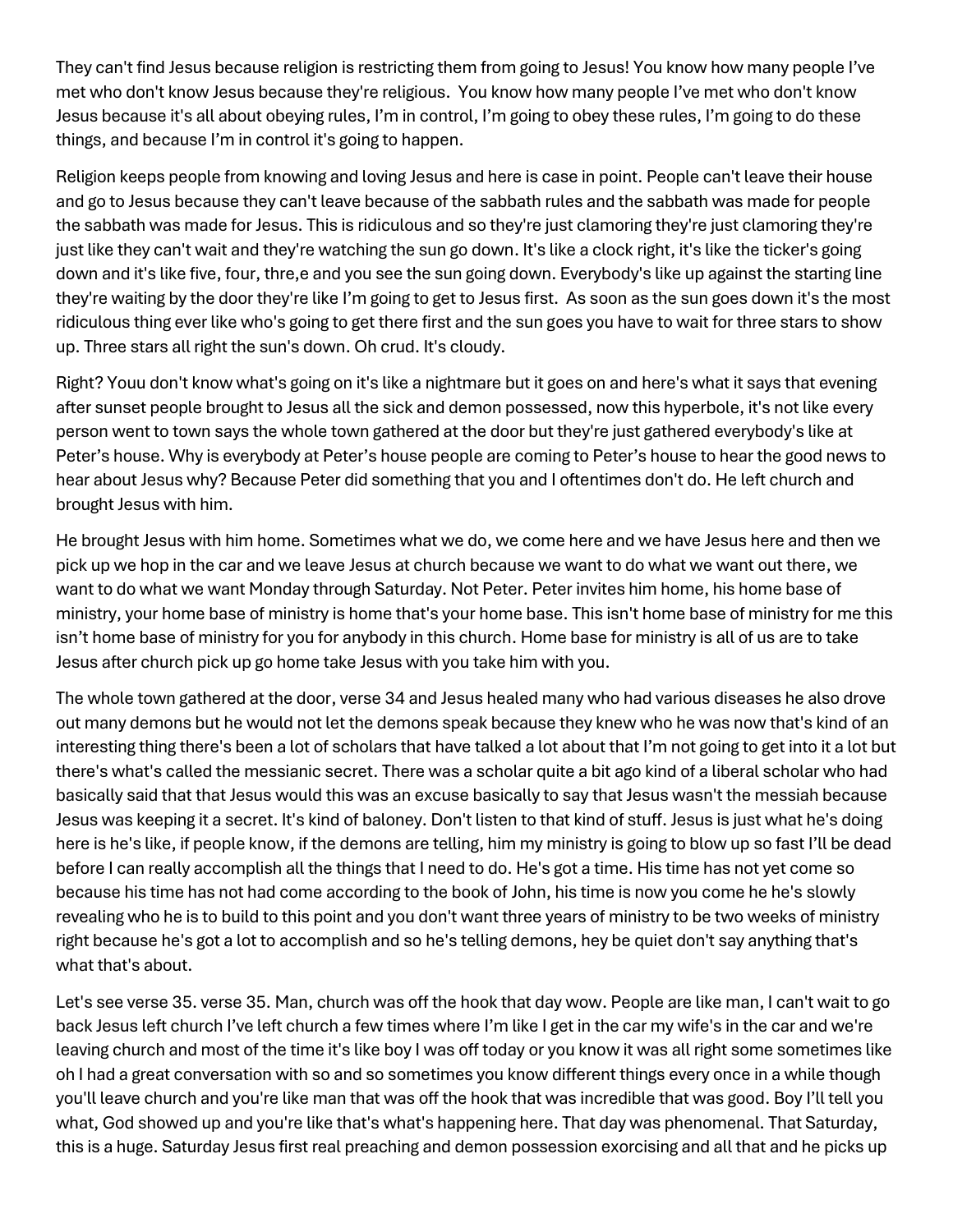and everybody's just excited and then you go home. This is what happens. You have a day like that and you go home okay you get home and you kind of just let your guard down. You let everything down and I've found in 25 years of ministry that's a really scary place to be when you have a great Sunday. Watch out when you have a great summer camp you're at summer camp and everybody's having a great time you come back and kids were getting saved and you get back and you're like, woohoo and then you get home and you just need to rest because you're tired from all that and you need to rest and you're like and as soon as you rest, the devil says all right you know what you're safe now look at all the great things that happen you can indulge in this, you can indulge in that. You can do whatever you want.

So yesterday I'm going to sleep a little late and just enjoy. Jesus had an incredible ministry day verse 35. Very early in the morning while it was still dark. Come on Jesus. Really? It's still dark Jesus, got up left the house right he didn't even go into the other room he didn't go into the living room he didn't grab a bible and have some cheerios he picked up and left the house. He wants to be out in nature he wants to be out and about he wants to be out under the stars he wants to be out he went off to a solitary place where he prayed. He goes off by himself quietly.

Any of you like cameras? Any of you ever do any photography not the new kind of photography I'm talking old school photography like you probably don't even remember this but there used to be this thing called film and so you'd get a camera and they'd put film in the camera you don't know about this do you? Oh you do.

Okay well that's good all right, Jesse, you don't know about this there's this thing that used to be called film but anyway film is this thing you put in the camera, but you had to know how to do good photography and there's things called aperture right? You ever hear of aperture and then there's what's called exposure. So it's like how long the light can go in and attack the film right and then there's how much you let in like how small but exposure is really important. Exposure is really important because if you don't have enough exposure you don't get an image you just don't get an image. Nothing shows up if you don't have any exposure it's just black there's nothing.

But if some people their exposure they will allow the thing to be open for like a couple of seconds depending on what it is a couple of seconds maybe five seconds maybe ten seconds maybe if it's something where nothing's moving and they want just a really crisp beautiful they'll just expose themselves to this so that that image of that thing is just ingrained on that film. The more exposure you have to God the more just sitting not even talking man just sitting and being exposed to God just allowing that exposure just the more time you're just there the more his image is ingrained on you and the more you become like Jesus the more you're in Jesus presence the more exposure you have to him the more you become like Jesus.

And for Jesus it was a great day but I need exposure to the Father. I just need to be exposed to the Father because I need to be with him and this is Jesus. this is God himself we need to be exposed to God we need to spend time with God and not exposure with a lot of with a lot of other dust and things in the way a lot of a lot of distractions and a lot of music in the background and the kid crying and this not that kind of exposure I'm talking exposure solitary place.

Solitary place he's outside Simon the companions went to look for him and when they found him they exclaimed everyone's looking for you. Well of course everybody's looking for me, it was a banner day at the old synagogue yesterday and here at your house and everybody can't wait to come back and see you it was incredible everybody's loving this and the disciples are like all right let's keep it going let's keep it going things are going good let's keep it going all right we get we do more today and here we go Capernaum is just off the hook everything is going it's fantastic let's keep this thing rolling Jesus and Jesus you're wasting time over here out by yourself what are you doing there's people need to get healed there's people demon possessed and the crowds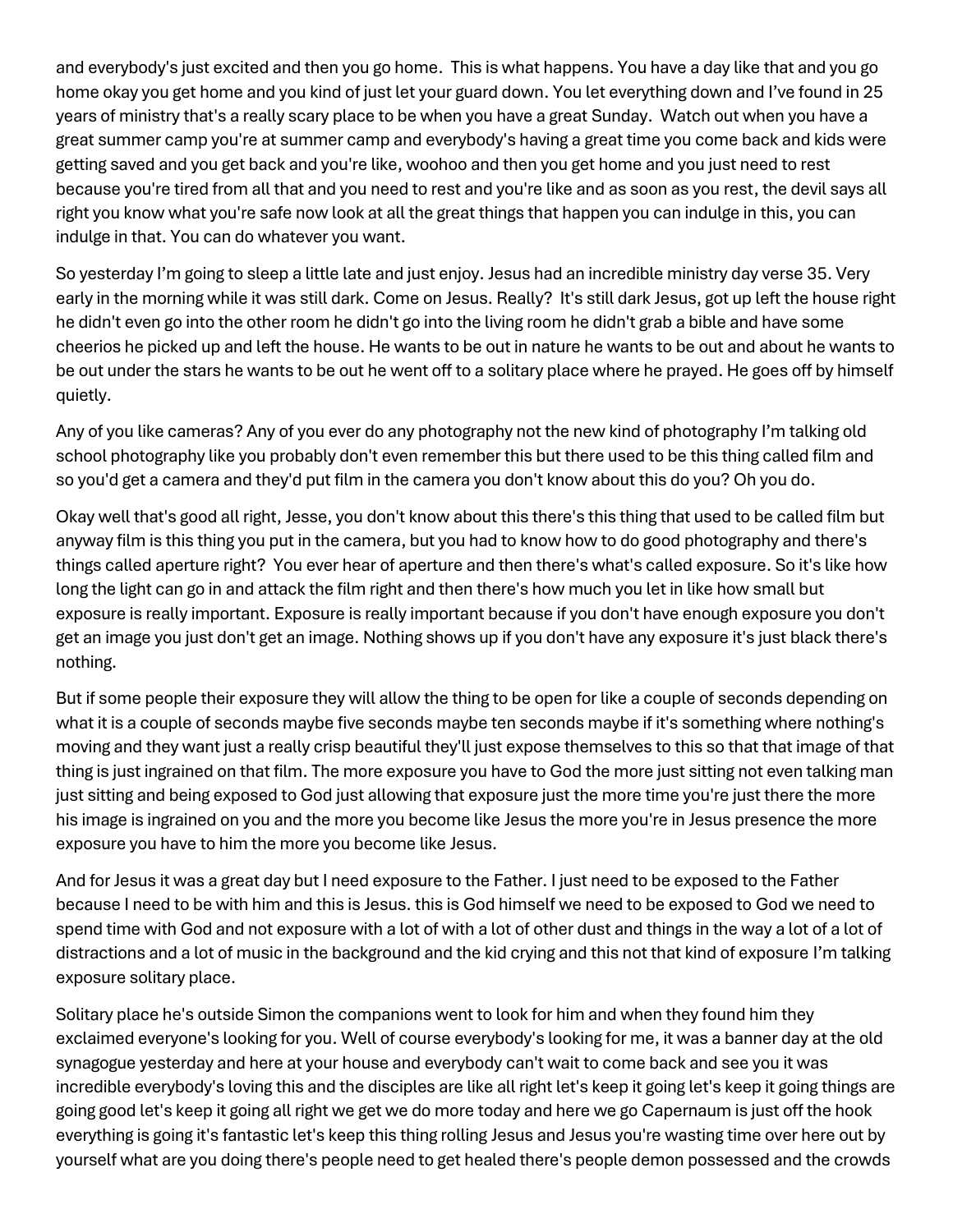people are starting to talk Jesus people are startng to talk let's make this thing we got to take this to the next level Jesus. Jesus was praying, Father what do I do? What's the next thing I should do?

Jesus replied let us go somewhere else? Come on Jesus ! What are you talking about, go somewhere else this is where all the actions is this. This is what we want. This is our hometown you called us to follow you yeah you need to follow me wherever I go. Well I thought when you said follow me you just meant here in Capernaum. I didn't know that you meant anywhere else. No see, I'm not here for demon possession and exorcism, I'm here to preach. That's what Jesus is about Jesus. Jesus is never here about healing. His whole purpose is not about healing, it's not about miracles. Those are to validate his preaching. it's always about preaching. As a matter of fact, if you go to a church or you watch somebody on tv and their ministry is primarily about miracles. Suspect, it's very suspect because that wasn't what Jesus came to do. Jesus was. . I'll throw this into because, because I can um

Demons. Okay, we see a lot of this now where people are talking about a lot of demon possession and here's what I read in scripture because some of some people have asked me you know can I get demon possessed now right? What if I do something and I accidentally get involved, could I be filled with a demon can I?

Okay, possibly, but here's the deal. We very rarely ever see demon possession in the Old Testament, I mean I'm trying to think of somebody who was actually demon-possessed, there's been influence on people in the Old Testament. Jesus shows up and there's not a whole lot of it until Jesus starts his ministry and then all of a sudden it's everywhere there's demon possession all over and Jesus is it's like all of a sudden God showed up in the devil's house and the devil is using this. There's a little bit of exorcism that happens in the book of Acts. Okay, a little bit in the book of Acts by the apostles you read the letters, there's none there is no demon possession later than that. Does that mean that there's no such thing as demon position? I'm not saying that. What I'm saying is that especially in places like uh countries where there's uh like small countries or countries where there's not a lot of uh industry and maybe where it's a little I think there's quite a bit there's probably quite a bit more of it in that places that's not even in my experience dealing with God and dealing with the devil I've not known that to be his strategy to be overt and blunt and take over somebody's body and say you don't have free will now to make right choices. I have not seen that as the strategy that the devil uses to take over and possess people. What I have found is that the Devil is subtle. De doesn't want you to know that he's involved in what's going on. He wants you to think that you're in control and he doesn't reveal himself to be involved at all. That's the way the devil works and so when we put all kinds of emphasis on things like miracles and on things like demon possession, like I said I'm not saying that demon possession isn't possible or that demon possession doesn't happen now. I'm saying that it's very far and few between and I think when you start labeling stuff and say well this person has the demon of alcoholism, this person has the demon of uh of infidelity, this person's got the demon of this and you start labeling every sin that you are making a choice to make and saying well they don't have any control over it because the devil made you do, it I think that's ridiculous. I think it's ridiculous okay. Can we be possessed? Yes, but I also don't believe that a person that is filled with the Holy Spirit can be possessed at all and I think it rarely happens nowadays especially in this area of the world.

Okay, I don't know why I even told you that. I guess I had nothing else to say. Jesus replied, let us go somewhere else to the nearby village so I can preach there also that is why I came why did he come to preach tell people about the kingdom of God so he traveled throughout galilee preaching in their synagogues and driving out demons he's preaching first the driving out demons what's that about the demons are all freaked out right now because the son of God is on earth and they're wigging out and they're doing all kinds of stuff to they don't know what they just don't know what to do they're freaking out right and they're possessing people and they're showing their power they're showing their authority and the and he's just shown his authority right back and saying get out of these people get out of these people get out of these people.